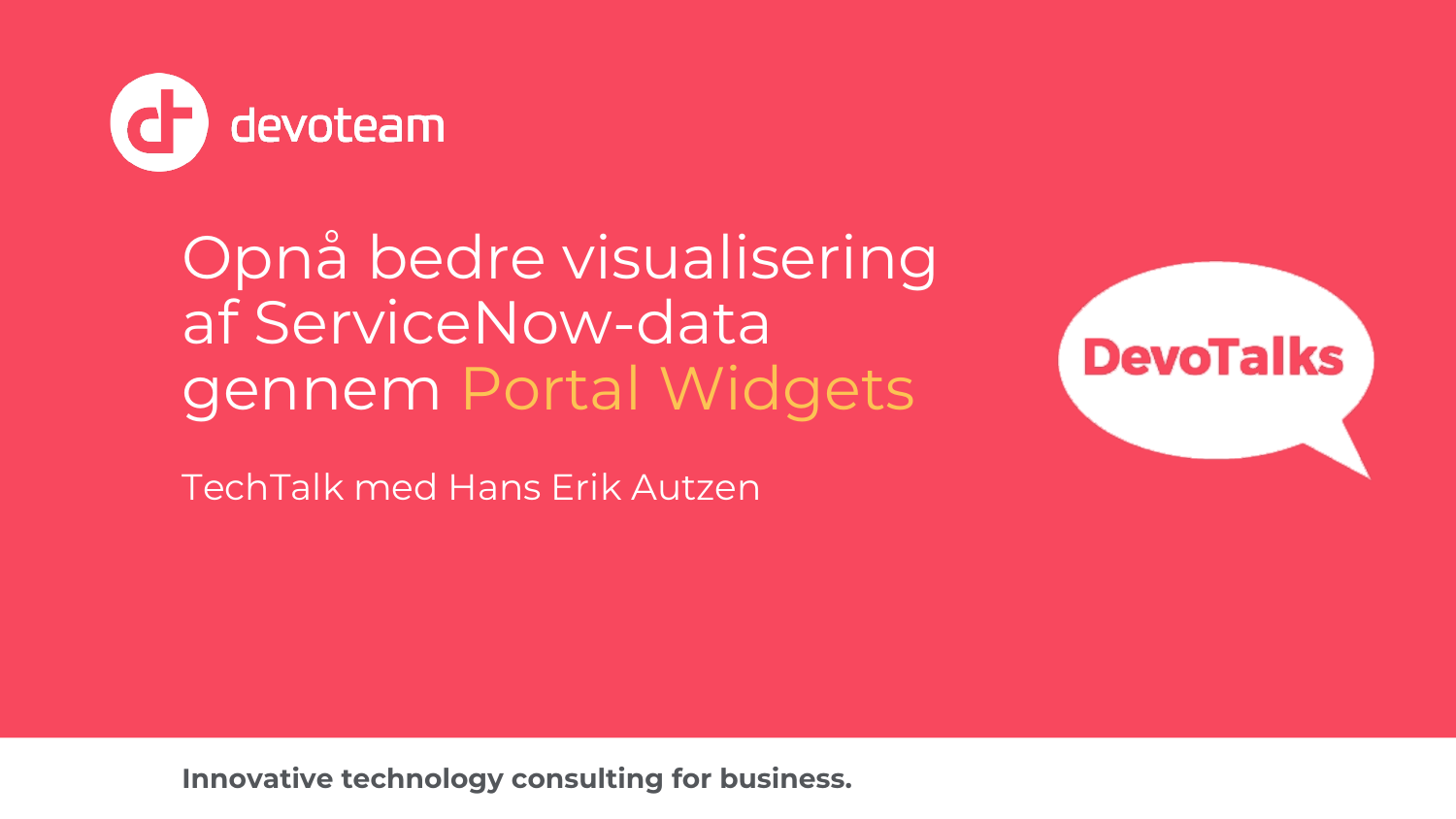

En webinar serie af digitale indspark

# **VELKOMMEN**

**DIGITALE** indspark

# **FORSKELLIGE**

emner

**SKIFTENDE** oplægsholdere

**20 + 10** minutter

 $\mathbf{u}$ 

**Lidt praktik inden start**

# $\mathbf{R}$

#### **Har du spørgsmål**

kan du stille dem i chatfunktionen, og de vil blive besvaret efter 'talk'en'



### **Vil du gerne gense slides**

bliver denne DevoTalk optaget og gjort tilgængelig på sitet devotalks.dk



#### **Generer "videovinduet"**

af dagens taler i fht. at se slides, kan du selv drag'n'drop'e vinduet til et passende sted

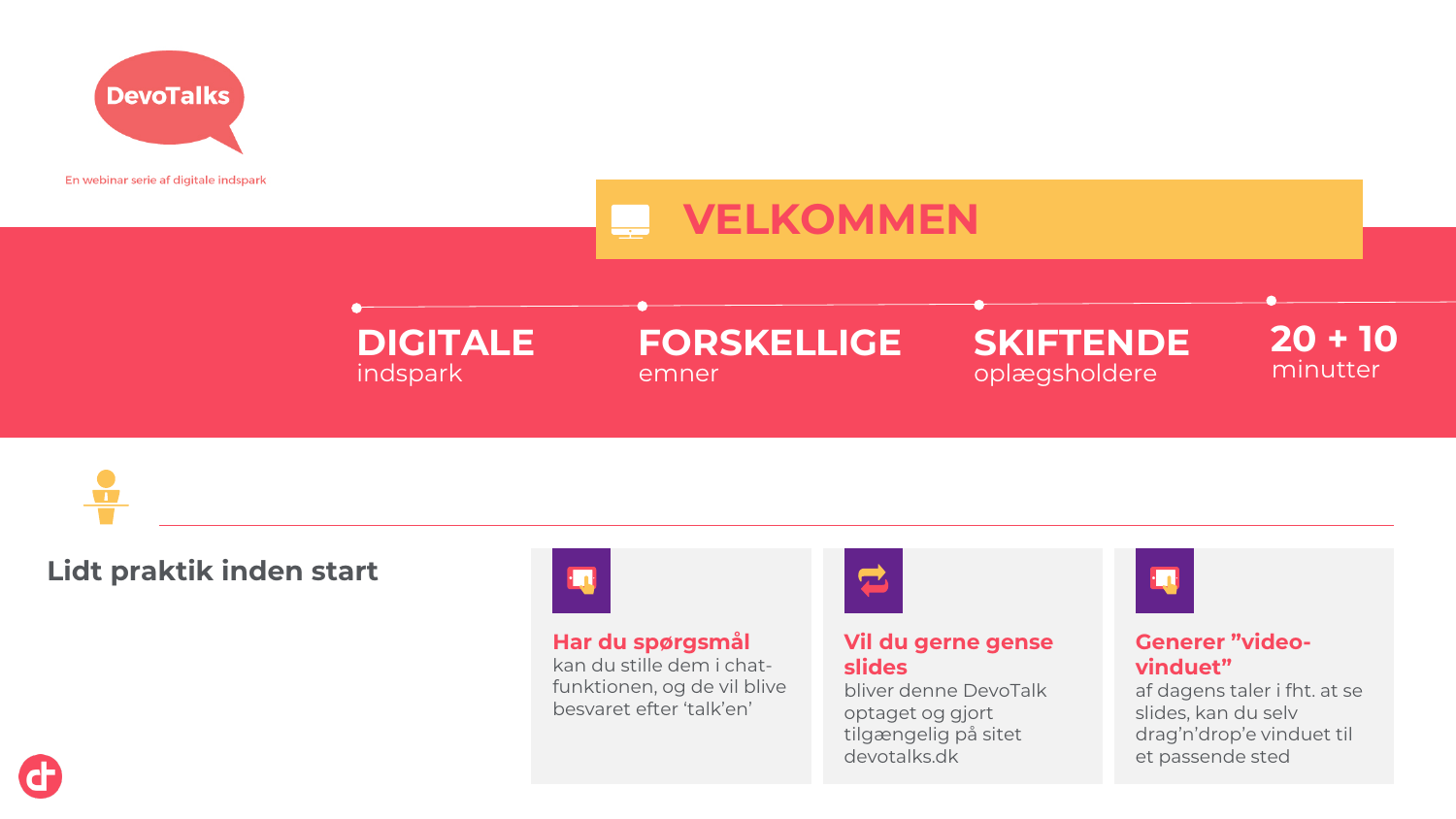Agenda

**Widgets** 

1. Calendar - Planner 2. Map 3. GDPR – "Forget me" 4. Comment/Work note edit 5. Duplicate data – Dashboard Questions?

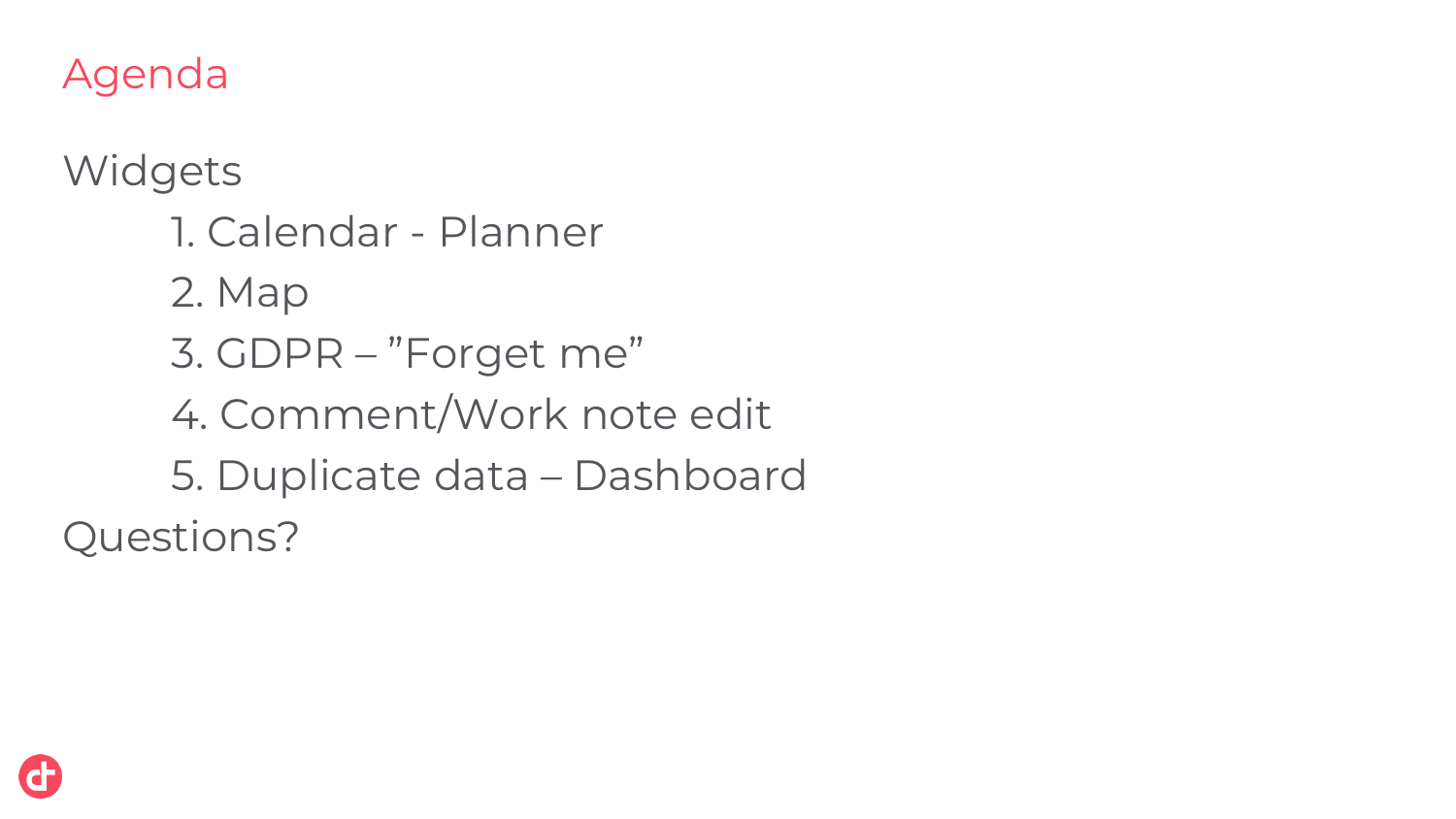# Calendar

### **Description:**

The calendar widget makes it possible to plan and get an overview of upcoming tasks and events.

The calendar makes it more easy to plan and view tasks in relation to other tasks.

The Widget can be used with both schedules and tasks with a start and an end date.

### **Possible use cases:**

- \*Resource planning
- \*Task assignment
- \*Release/change planning

| servicenow.                 |                |                                    |                            |                    |     |               |  |  |            |  |      |                             |         | til Calendar                                               |  |
|-----------------------------|----------------|------------------------------------|----------------------------|--------------------|-----|---------------|--|--|------------|--|------|-----------------------------|---------|------------------------------------------------------------|--|
| today<br>∢<br>$\rightarrow$ |                |                                    |                            |                    |     |               |  |  |            |  |      | Dec 30, 2019 - Dec 27, 2020 |         |                                                            |  |
| <b>Configuration Item</b>   |                |                                    | December 2019 January 2020 |                    |     | February 2020 |  |  | March 2020 |  |      | April 2020                  |         | May 2020 June                                              |  |
| Name                        | W <sub>1</sub> |                                    | W2 W3 W4 W5                |                    | W 6 | W7 W8         |  |  |            |  |      |                             |         | W9 W10 W11 W12 W13 W14 W15 W16 W17 W18 W19 W20 W21 W22 W23 |  |
| □ Business Service          |                |                                    |                            |                    |     |               |  |  |            |  |      |                             |         |                                                            |  |
| <b>Bond Trading</b>         |                |                                    |                            |                    |     |               |  |  |            |  | Test |                             | Upgrade |                                                            |  |
| Bond Trading - DR           |                | Freeze<br><b>Contract Contract</b> |                            | and the control of |     |               |  |  |            |  |      | <b>Release window</b>       |         |                                                            |  |
| □ Resource                  |                |                                    |                            |                    |     |               |  |  |            |  |      |                             |         |                                                            |  |
| bond_trade_aus              |                |                                    |                            |                    |     | Freeze        |  |  |            |  |      |                             |         |                                                            |  |
| bond_trade_ny               |                | Freeze                             |                            |                    |     |               |  |  |            |  |      | Release window              |         |                                                            |  |
| CMS App FLX                 |                |                                    |                            |                    |     |               |  |  |            |  | Test |                             | Upgrade |                                                            |  |
| $\Box$                      |                |                                    |                            |                    |     |               |  |  |            |  |      |                             |         |                                                            |  |
| bond_trade_uk               |                |                                    |                            |                    |     | Freeze        |  |  |            |  |      |                             |         |                                                            |  |
| Java Application Server FLX |                |                                    | Holiday                    |                    |     |               |  |  |            |  |      |                             |         |                                                            |  |
| Oracle FLX                  |                |                                    | Release                    |                    |     |               |  |  |            |  |      |                             |         |                                                            |  |
| □ Hardware                  |                |                                    |                            |                    |     |               |  |  |            |  |      |                             |         |                                                            |  |
| Webserver FLX               |                |                                    |                            |                    |     | Freeze        |  |  |            |  |      |                             |         |                                                            |  |
|                             |                |                                    |                            |                    |     |               |  |  |            |  |      |                             |         |                                                            |  |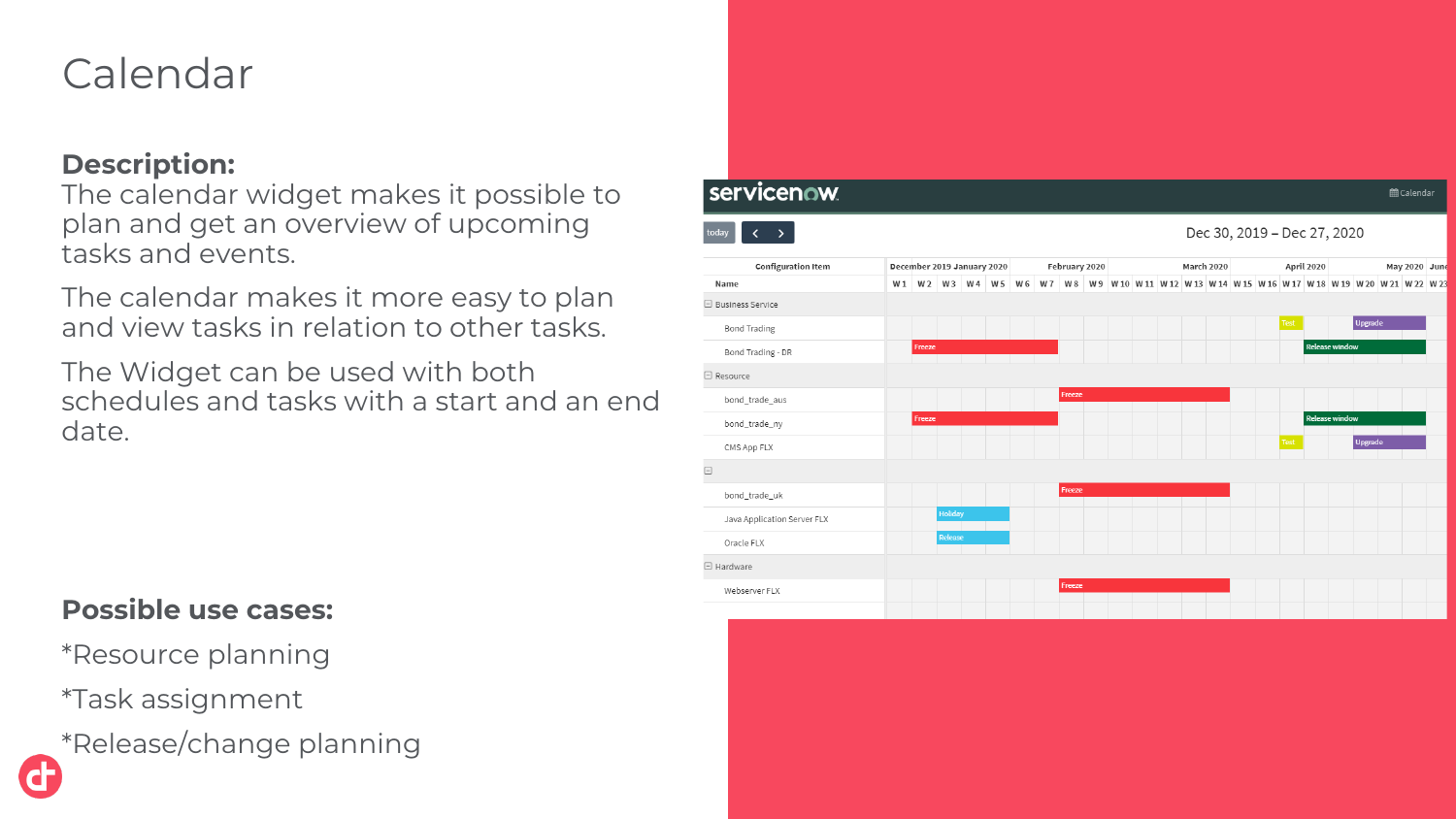# Map

## **Description:**

The map Widget makes it possible to display map data on a Service Portal.

The Widget builds on open source software and it is easy to extend with other map functionalities.



## **Possible use cases:**

Location overview (you can choose to only show Denmark)

Current status overview based on location

### **Note**:

While ServiceNow has some of the same functionality with Google maps that functionality requires a Google business account.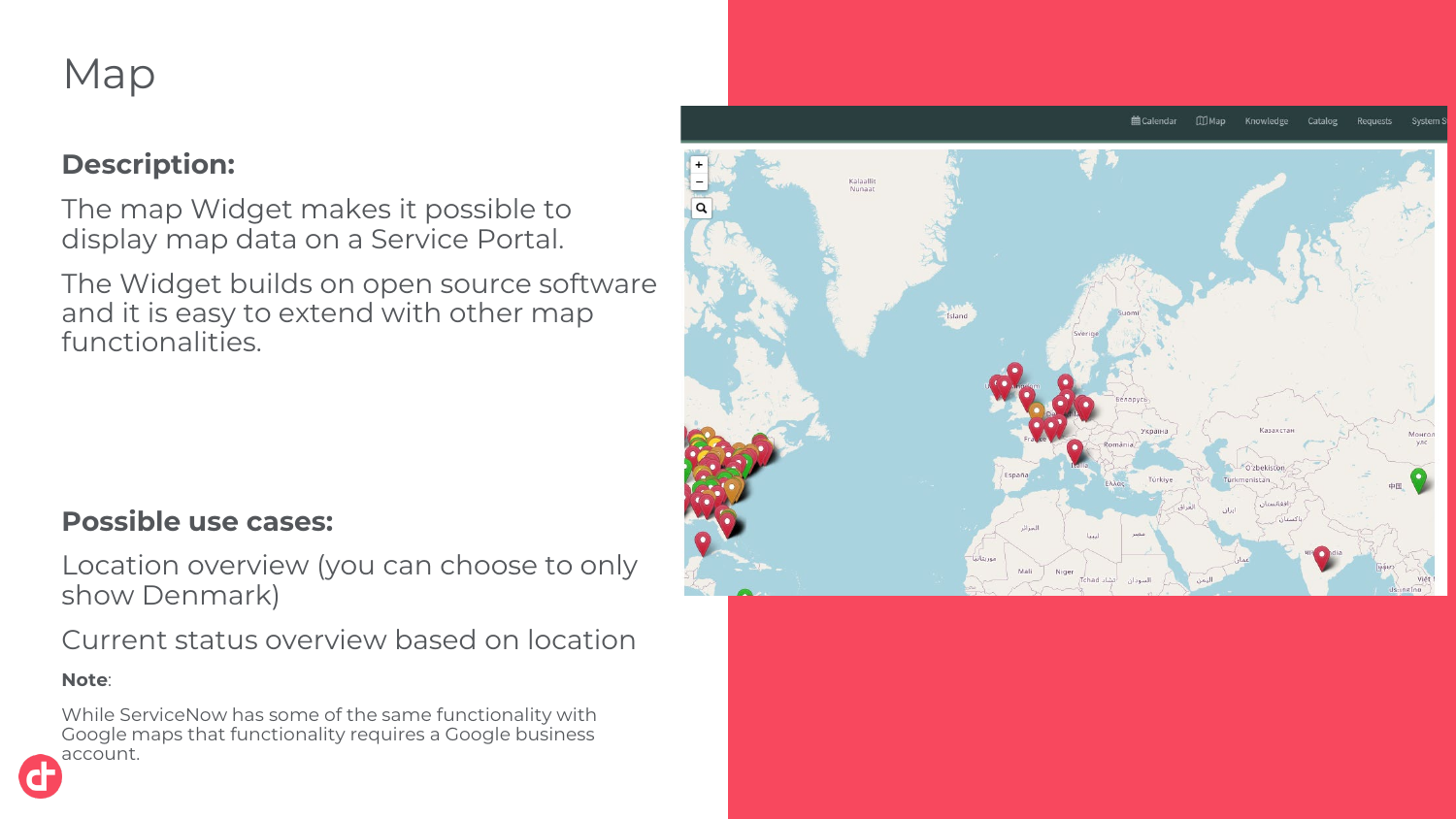# GDPR – Forget me

### **Description:**

The GDPR – Forget me Widget makes it possible with few clicks to anonymise a user in both fields and in regular text fields.

**Forget User** 

| <b>Possible use cases:</b> |  |  |
|----------------------------|--|--|
|----------------------------|--|--|

Remove user information to ensure compliance with GDPR rules.



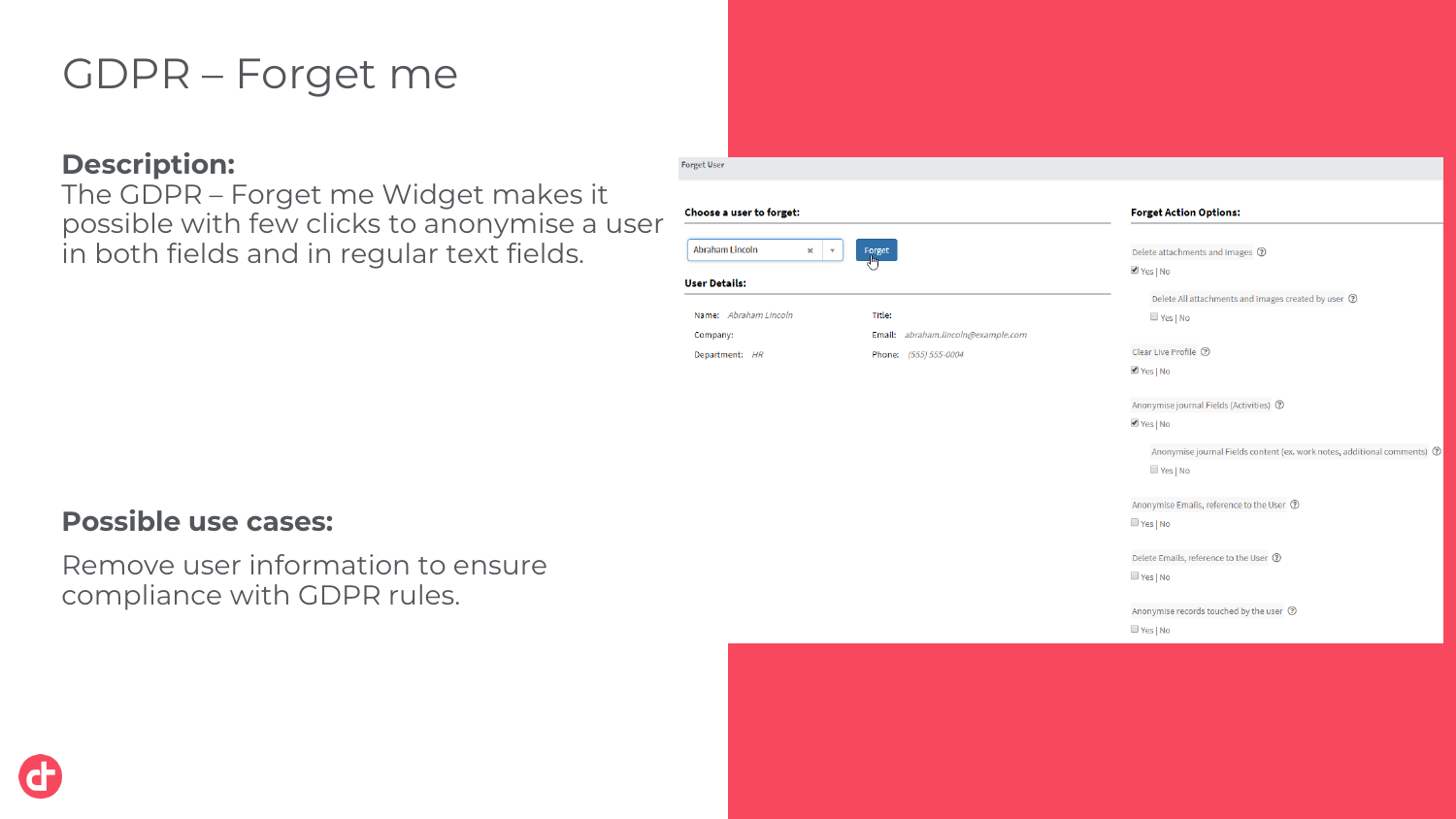# Comment/Work note edit

## **Description:**

Makes it possible to edit a comment/work note

This Widget is used in the regular ServiceNow task view in order to show that widgets can be used anywhere in ServiceNow.

| quested Item<br>ournal Entry Editor                                                                                  | A S . 1 = 000 Follow - Update Add countries                                                                                              |
|----------------------------------------------------------------------------------------------------------------------|------------------------------------------------------------------------------------------------------------------------------------------|
| Activities for RITM0000001<br>Additional Comments · 2020-05-04 03:50:46<br>George Washington<br>Daniel Craig is 007! | Edit Journal Entry<br>$\bar{a}$<br>Created by<br>Type<br>George Washington<br>Additional Comments v<br>$\times$<br>$\mathbf{v}$<br>Value |
|                                                                                                                      | Daniel Craig is 007!<br><b>Delete</b><br>Save                                                                                            |

## **Possible use cases:**

Especially useful when someone has put a personal information in a comment

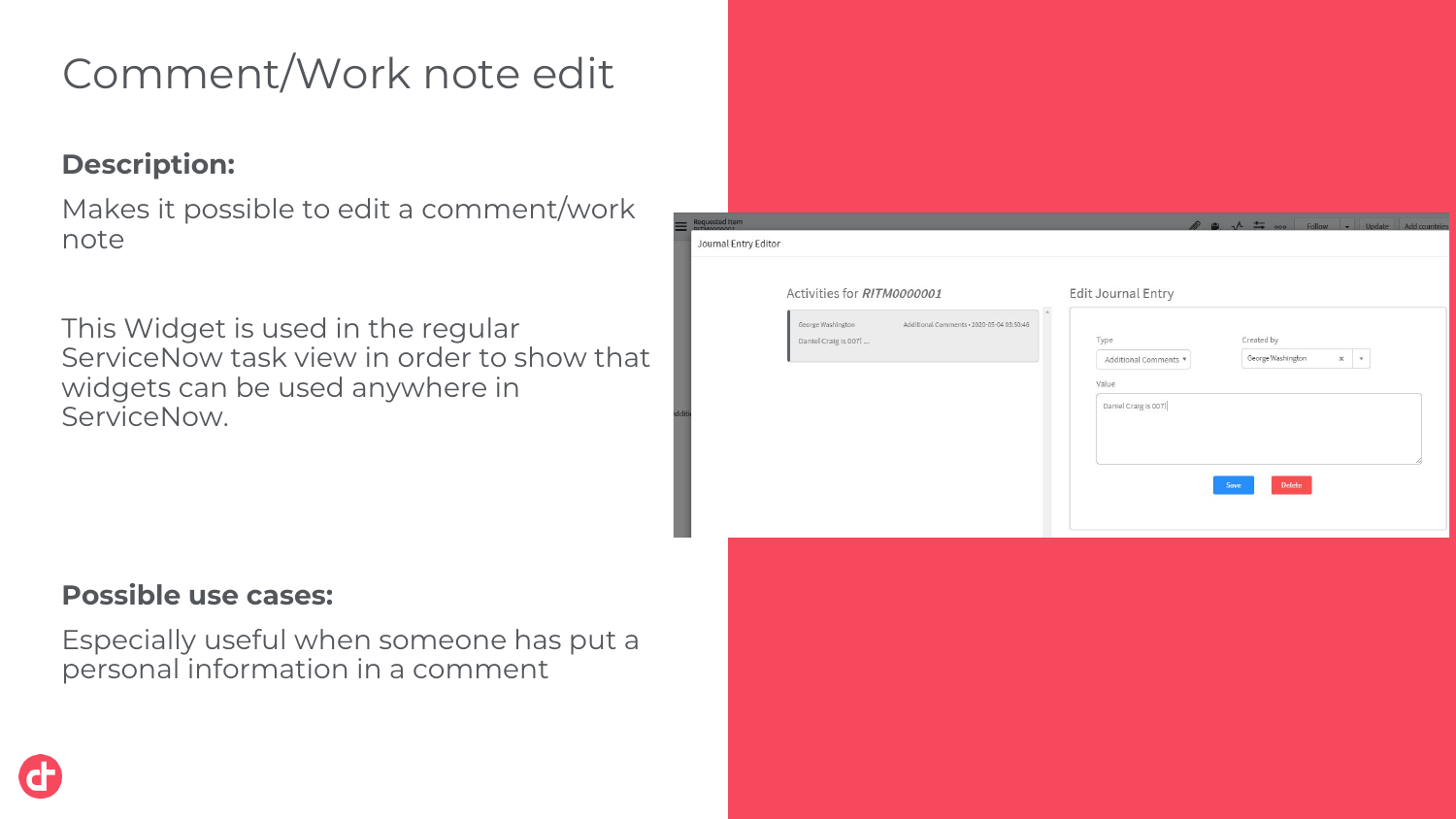# Duplicate data

## **Description:**

The Widget duplicate data-report makes it easy to get an overview of duplicate or data that needs to be validated.

It is easy to export the data as well as edit on the go.

This Widget is used on a dashboard in order to show that ServicePortal functionality can be used on dashboards.

#### ■ BR CMDB Dashboard - CMDB View ▼ Relationship Health | CMDB Health Dashboard Jobs | Duplicate data report Duplicate users found in the system: The following numbers are duplicate or empty data found in the user table **Active Users:**  $Off$ ÎΞ **O** Duplicate Email: 0 = =  $\Theta$  Duplicate User ID:  $\begin{bmatrix} 0 \\ 1 \end{bmatrix}$   $\Xi$ **O** Duplicate Employee Number: 0 **O** Empty Email: 10  $\bigoplus$  Empty User ID:  $\begin{bmatrix} 0 \end{bmatrix}$   $\Xi$ **O** Empty Employee Number: 608

| Users with Empty Email (10)                       |                   |              |                        |        |  |  |  |  |  |
|---------------------------------------------------|-------------------|--------------|------------------------|--------|--|--|--|--|--|
| <b>Name</b>                                       | <b>UserID</b>     | <b>Email</b> | <b>Employee Number</b> | Action |  |  |  |  |  |
| <b>SOAP Guest</b>                                 | soap.guest        |              |                        | ۰      |  |  |  |  |  |
| <b>Nirali Patel</b>                               | homepage.alp      |              |                        | О      |  |  |  |  |  |
| <b>Performance Analytics Security Center User</b> | instance.sec.user |              |                        | □      |  |  |  |  |  |
| <b>ATF Change Management</b>                      | change.atf        |              |                        | ▭      |  |  |  |  |  |
| ATF_TestItilUser1 ATF_TestItilUser1               | ATF_TestItilUser1 |              |                        | ٥      |  |  |  |  |  |
| <b>Benchmark Scheduler</b>                        | bm.scheduler      |              |                        |        |  |  |  |  |  |

### **Possible use cases:**

The example is shown on users, but could easily be used to report on other **ServiceNow data such as CIs. It is especially** useful, if data has multiple sources or the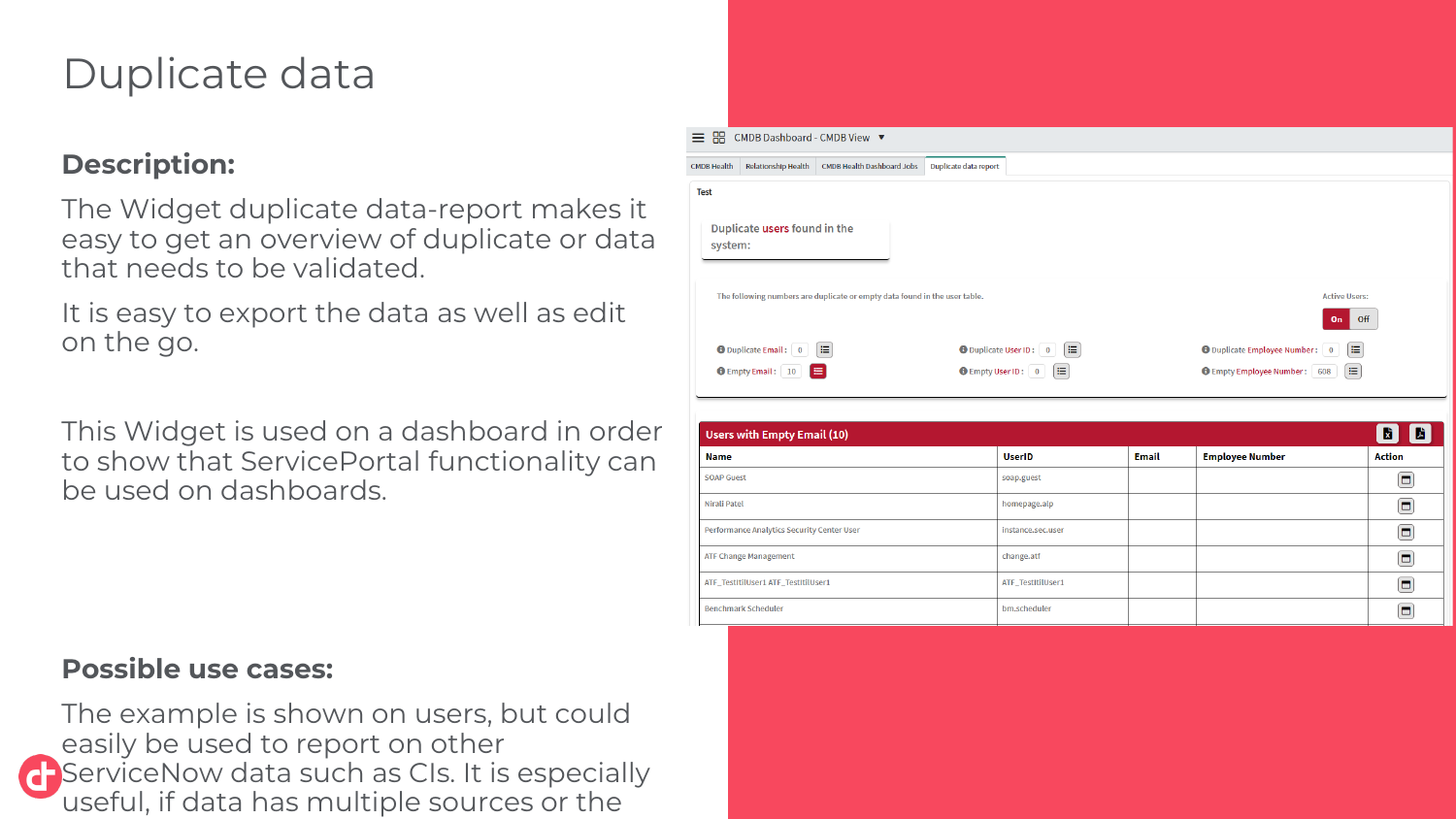# Konklusioner



## Tre hovedbudskaber

Skab et visuelt overblik og spar tid med Widgets  $\odot$ 

- Simplificer funktionalitet med Widgets  $\odot$
- Udbyg ServiceNow med Widgets, ikke kun på  $\odot$ portalen

Spørgsmål  $\odot$